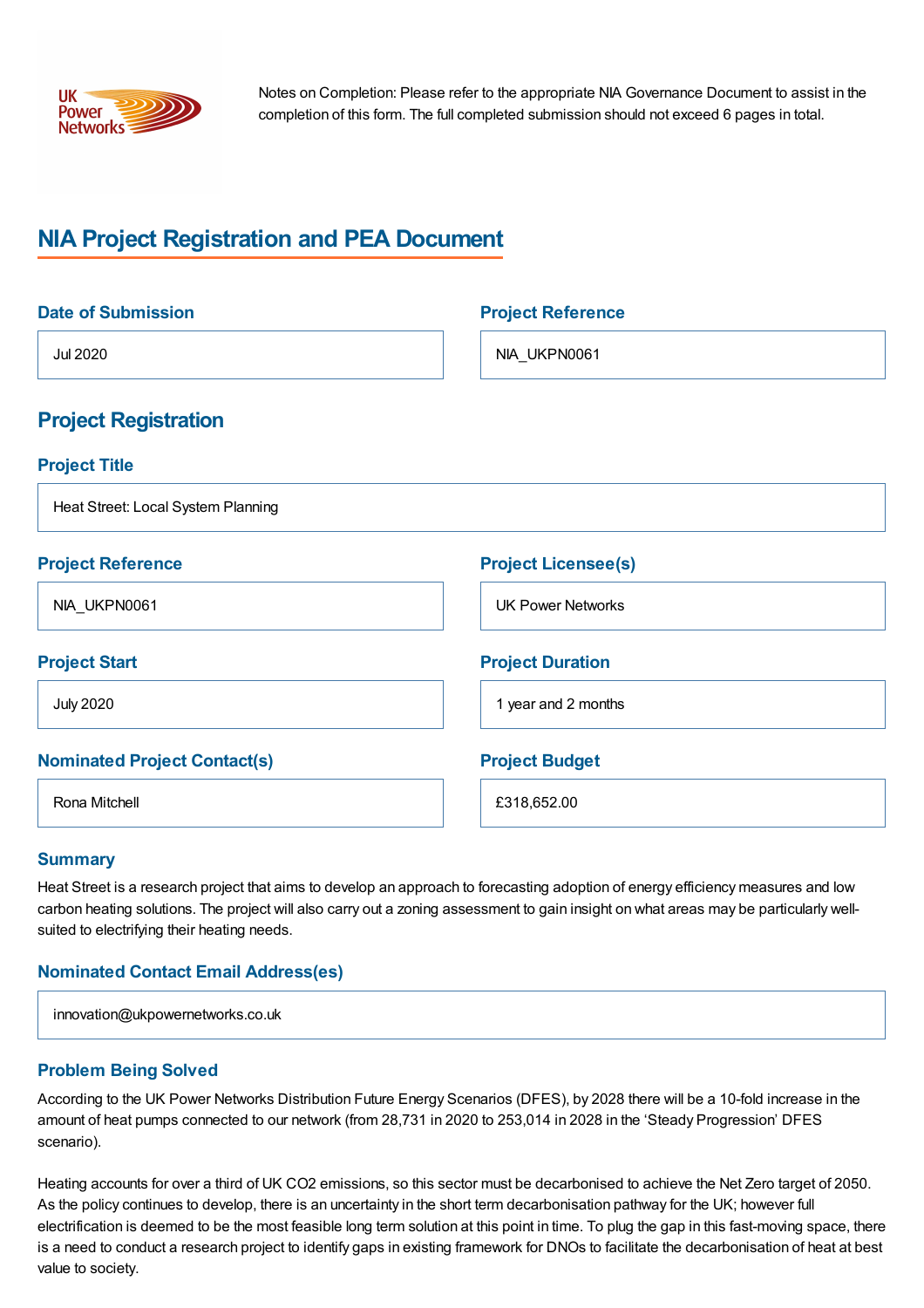# **Method(s)**

Through research, stakeholder engagement and desktop study, the project aims to develop:

· An approach to forecasting adoption of energy efficiency measures and low carbon heating solutions. The project will test this approach in the UK Power Networks licence areas and produce geospatial forecasts;

- Learning on the relationship between energy efficiency roll-out and heating demand;
- Scenarios for different levels of DNO involvement in energy efficiency deployment;
- Customer segmentation for heating;

The project will also carry out a zoning assessment to gain insight on what areas may be particularly well-suited to electrifying their heating needs. Criteria such as regulatory considerations, geospatial, fairness, practicality and speed will be included in the assessment.

#### **Scope**

The research will apply to all three of UK Power Networks' licence areas, and will cover domestic, industrial and commercial buildings. It will include conducting stakeholder workshops and bilaterals to inform performance criteria and forecast assumptions. The scope of forecasting will be from now until 2030. If value can be demonstrated, these forecasts may be extended further.

# **Objective(s)**

The objectives of the project are to:

-Collate existing information in a way which is useful for energy networks to progress their thinking on the decarbonisation of heat;

-Develop understanding of trends and dependencies for energy efficiency and low carbon heating implementation; and

-Develop and conduct a zoning assessment with input from stakeholders to understand how to identify where customers will benefit most from installing electric heating solutions.

# **Consumer Vulnerability Impact Assessment (RIIO-2 Projects Only)**

n/a

# **Success Criteria**

The project will be deemed successful if:

· A forecast is developed for the uptake of identified energy efficiency measures and low carbon heating solutions for different customer segments;

· The information and insights can inform the role of DNOs in the decarbonisation of heat to facilitate the transition for customers; and

· A zoning activity is completed to outline regions that are suitable for the uptake of a certain heating technology or energy efficiency measures.

The research gives greater clarity and confidence for DNOs to understand how to facilitate integrated local area planning in the medium to long-term.

Learnings are developed to improve customer experience for those wishing to electrify their heating systems in the short-term

# **Project Partners and External Funding**

Element Energy will support the delivery of this work. Other project partners way be identified throughout the project. There is no external funding.

# **Potential for New Learning**

The project expects to generate the following:

Summary of current building stock energy efficiency levels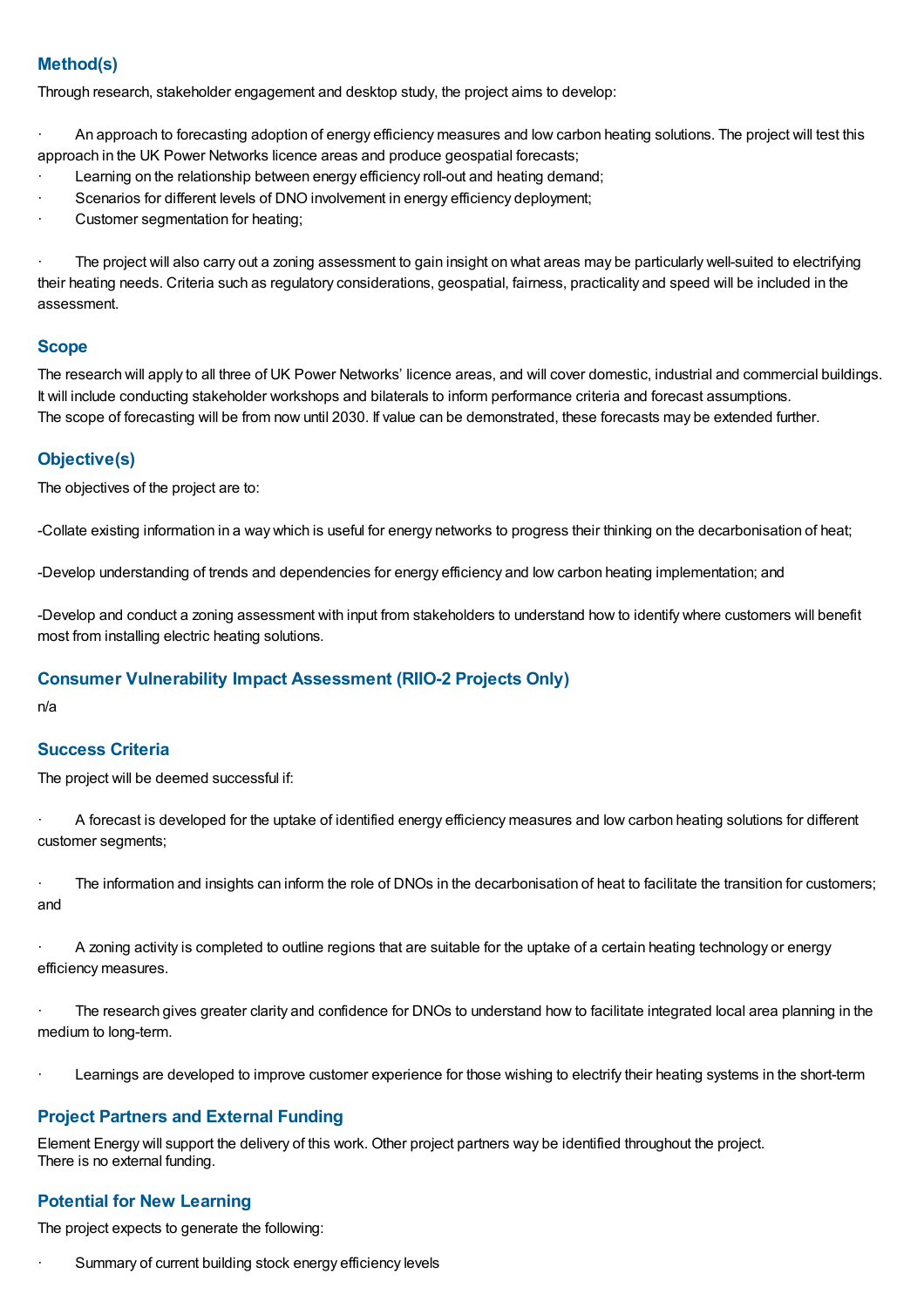- Cost-benefit analysis of energy efficiency measures
- Geospatial heat demand models for different levels of energy efficiency uptake
- Low carbon heating technology adoption forecast
- Customer segmentation analysis
- Summary of zoning assessment and recommendations on optimal technology mix
- Network load assessment based on the low carbon heating adoption forecast and for different levels of energy efficiency uptake.

A number of documents summarising the approach and key findings from the project will be published.

At least one dissemination event is planned to share project learning.

# **Scale of Project**

The project will cover all three licence areas operated by UK Power Networks. This will enable to gain specific learnings from urban to rural areas.

# **Technology Readiness at Start**

# **Technology Readiness at End**

TRL2 Invention and Research

TRL3 Proof of Concept

#### **Geographical Area**

This is a desk-based research project. The research will cover all of UK Power Networks' licence areas.

# **Revenue Allowed for the RIIO Settlement**

None.

#### **Indicative Total NIA Project Expenditure**

The project will cost £286,786.80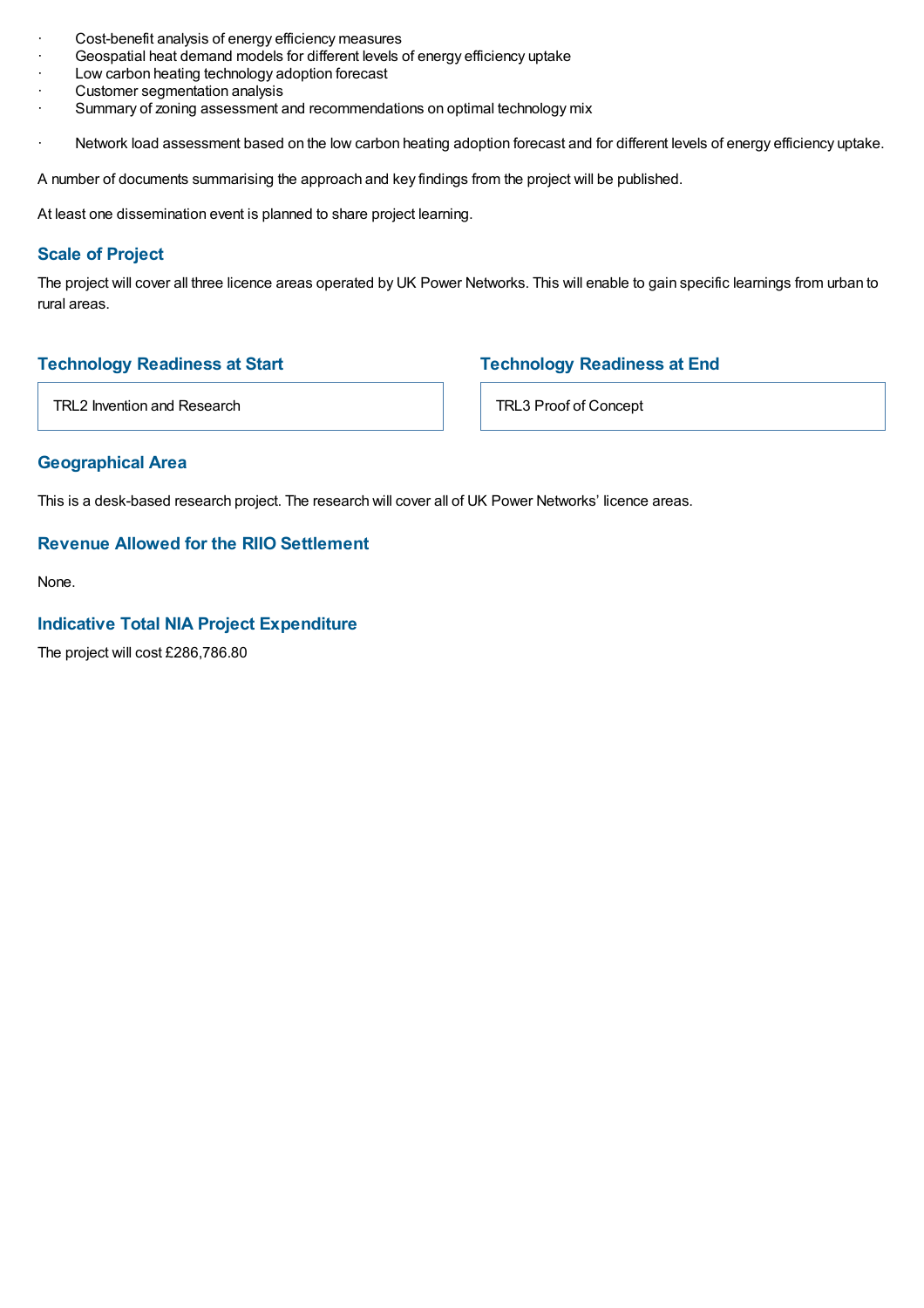# **Project EligibilityAssessment Part 1**

There are slightly differing requirements for RIIO-1 and RIIO-2 NIA projects. This is noted in each case, with the requirement numbers listed for both where they differ (shown as RIIO-2 / RIIO-1).

# **Requirement 1**

Facilitate the energy system transition and/or benefit consumers in vulnerable situations (Please complete sections 3.1.1 and 3.1.2 for RIIO-2 projects only)

Please answer **at least one** of the following:

#### **How the Project has the potential to facilitate the energy system transition:**

n/a

#### **How the Project has potential to benefit consumer in vulnerable situations:**

n/a

#### **Requirement 2 / 2b**

Has the potential to deliver net benefits to consumers

Project must have the potential to deliver a Solution that delivers a net benefit to consumers of the Gas Transporter and/or Electricity Transmission or Electricity Distribution licensee, as the context requires. This could include delivering a Solution at a lower cost than the most efficient Method currently in use on the GB Gas Transportation System, the Gas Transporter's and/or Electricity Transmission or Electricity Distribution licensee's network, or wider benefits, such as social or environmental.

# **Please provide an estimate of the saving if the Problem is solved (RIIO-1 projects only)**

Currently, there are approximately 850,000 low carbon heating systems (biomass boiler, electric storage, heat pump, hybrid heat pump and micro CHP) across the UK Power Networks licence areas. Storage and heat pumps account for 99.8% of these.

By 2028, we forecast a 35-42% increase in low carbon heating systems (DFES numbers, the range forecasted across the three scenarios Steady Progression, Green Transformation and Engaged society): https://innovation.ukpowernetworks.co.uk/2020/02/06/distribution-future-energy-scenarios/)

On average it costs £10,000 to make the swap to low carbon heating, and then an ongoing £200 per year more to run it than gas heating at current costs. (Point 5.30 the BEIS report 'Clean Growth: Transforming Heating – Overview of Current Evidence 2018) https://assets.publishing.service.gov.uk/government/uploads/system/uploads/attachment\_data/file/766109/decarbonising-heating.pdf) For customers:

Considering the forecasted range of possible increase above, estimated benefits are calculated using 40% as an approximation.

40% increase\*850,000\*£10,000= £3.4bn spent on low carbon heat systems in RIIO ED2

40% increase\*850,000\*£200 = £68m spent annually on higher opex for low carbon heating systems from the end of RIIO ED2.

If the learning from this project can lead to a 10% increase in energy efficiency rollout, which in turn reduces heat requirement by 10% customers would save an estimated £680,000 annually.

If the benefits due to taking a zoning approach can reduce the installation cost of low carbon heating systems by an estimated 10% across 5% of installations, customers would save an estimated £17m between now and the end of RIIO-ED2)

The project will lay the foundations for in-depth analysis on network impact of the electrification of heat. This will assist in the identification of relevant 'smart solutions', which can potentially defer reinforcement and deliver savings for DNOs in ED2.

# **Please provide a calculation of the expected benefits the Solution**

N/A – this is a Research Project.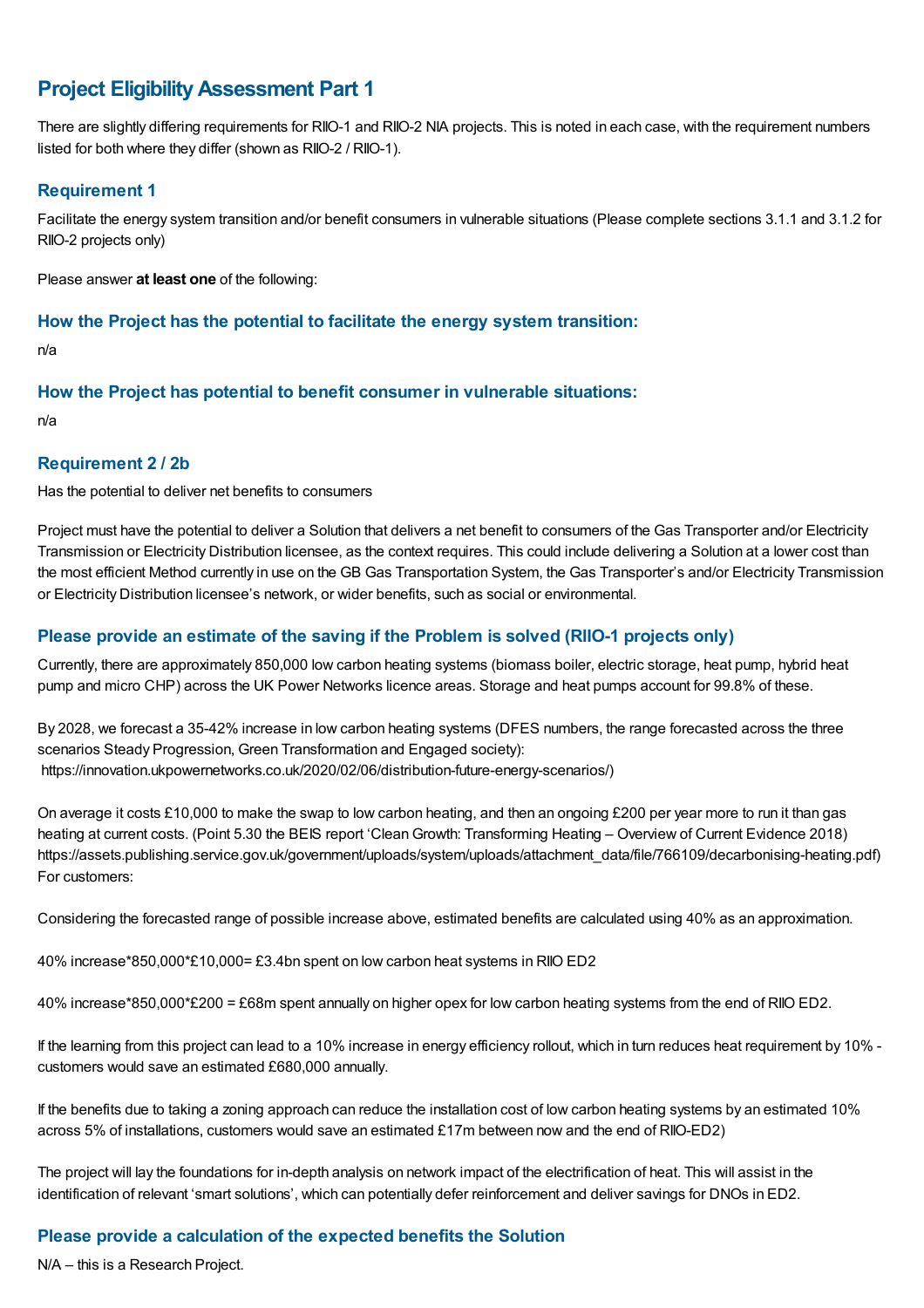# **Please provide an estimate of how replicable the Method is across GB**

This will be applicable across GB. UK Power Networks has 28% of GB customer totals. It is estimated that benefits would be proportional to customer numbers.

# **Please provide an outline of the costs of rolling out the Method across GB.**

This project covers one of six DNO groups. Rolling out the method across GB would require network licensees to:

- research building archetypes in their areas,
- -assess the customer segments, and

-conduct zoning assessments with information relevant to their areas.

The cost of rolling the method across GB is estimated at £250,000.

#### **Requirement 3 / 1**

Involve Research, Development or Demonstration

A RIIO-1 NIA Project must have the potential to have a Direct Impact on a Network Licensee's network or the operations of the System Operator and involve the Research, Development, or Demonstration of at least one of the following (please tick which applies):

 $\Box$  A specific piece of new (i.e. unproven in GB, or where a method has been trialled outside GB the Network Licensee must justify repeating it as part of a project) equipment (including control and communications system software).

 $\Box$  A specific novel arrangement or application of existing licensee equipment (including control and/or communications systems and/or software)

 $\blacktriangledown$  A specific novel operational practice directly related to the operation of the Network Licensees system

 $\Box$  A specific novel commercial arrangement

RIIO-2 Projects

 $\Box$  A specific piece of new equipment (including monitoring, control and communications systems and software)

 $\Box$  A specific piece of new technology (including analysis and modelling systems or software), in relation to which the Method is unproven

 $\Box$  A new methodology (including the identification of specific new procedures or techniques used to identify, select, process, and analyse information)

 $\Box$  A specific novel arrangement or application of existing gas transportation, electricity transmission or electricity distribution equipment, technology or methodology

 $\Box$  A specific novel operational practice directly related to the operation of the GB Gas Transportation System, electricity transmission or electricity distribution

 $\Box$  A specific novel commercial arrangement

#### **Specific Requirements 4 / 2a**

#### **Please explain how the learning that will be generated could be used by the relevant Network Licensees**

n/a

# **Or, please describe what specific challenge identified in the Network Licensee's innovation strategy that is being addressed by the project (RIIO-1 only)**

n/a

 $\nabla$  Has the Potential to Develop Learning That Can be Applied by all Relevant Network Licensees

#### **Is the default IPR position being applied?**

**⊽** Yes

# **Project EligibilityAssessment Part 2**

#### **Not lead to unnecessary duplication**

A Project must not lead to unnecessary duplication of any other Project, including but not limited to IFI, LCNF, NIA, NIC or SIF projects already registered, being carried out or completed.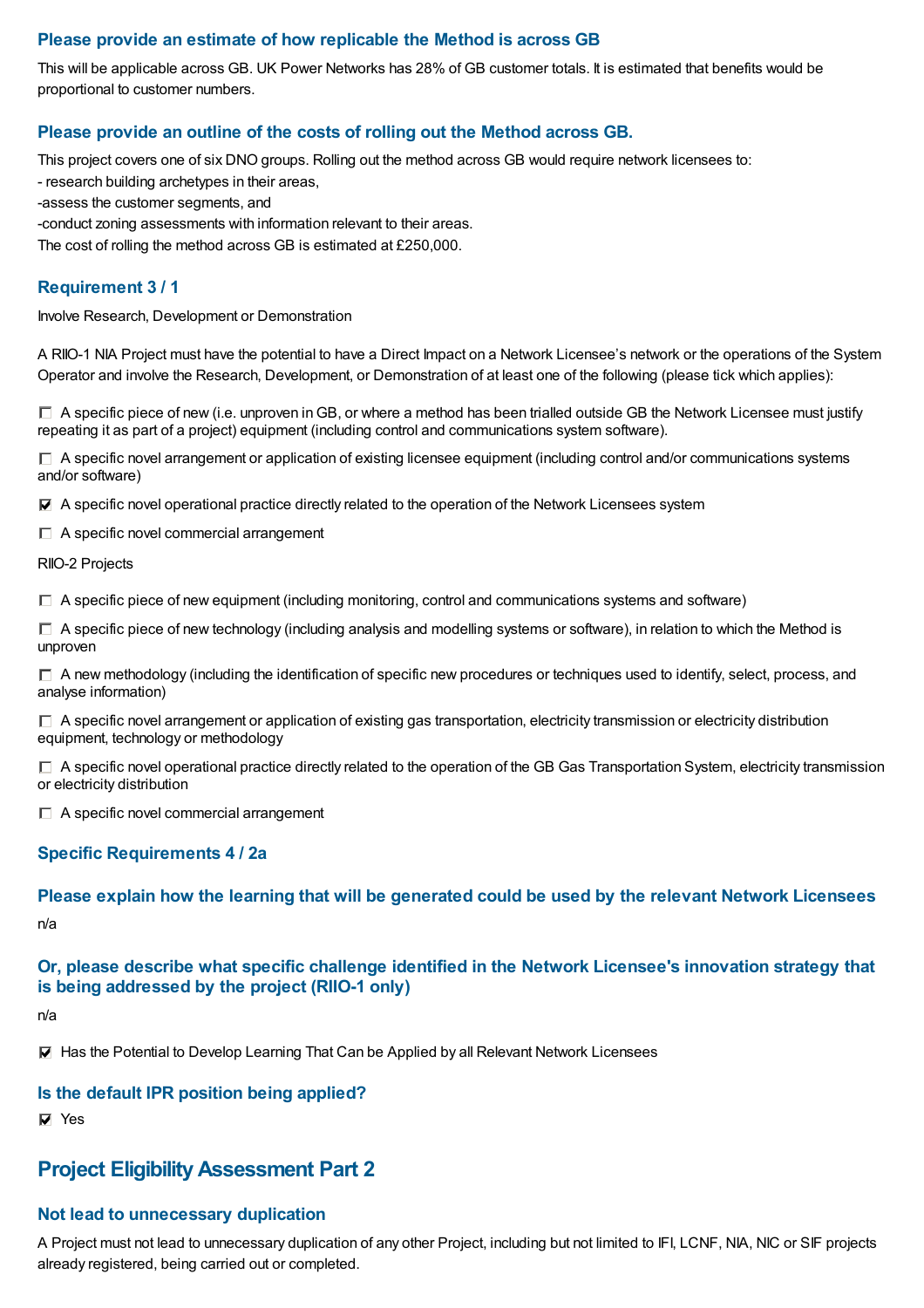#### **Please demonstrate below that no unnecessary duplication will occur as a result of the Project.**

There have been no projects carried out to look at the future impact of heat decarbonisation on DNOs inGB. The project team has reviewed other projects which have been carried out, and will build on their knowledge and lessons learned to maximise the value form this research project.

Projects that have looked at energy efficiency: SAVE - SSEN energywise - UKPN Firefly - UKPN

SAVE, energywise and Firefly looked at the impact of energy efficiency interventions on domestic properties. This project will build on the learnings and conduct research into commercial and industrial properties.

Projects that have looked at decarbonising heat

Low Carbon London - UKPN An Electric Heat Pathway – Looking Beyond Heat Pumps - SSEN 4D Heat – National Grid NINES - SSEN

Low Carbon London investigated the impact of a wide range of low carbon technologies. Electric Heat Pathway, 4D Heat and NINES all looked at flexible/smart heating solutions. This project will build on the learning from these projects and conduct research on the interdependencies of low carbon heating technologies and energy efficiency levels of properties. This project will also consider industrial & commercial properties as well of domestic, which have been the primary focus of other projects.

Projects that have looked at zoning:

Energy Systems Catapult (ESC) Smart Systems and Heat, Phase 1 and Phase 2

https://es.catapult.org.uk/impact/projects/smart-systems-and-heat/smart-systems-and-heat-phase-2/

The ESC Local area energy planning project conducted assessments for Newcastle, Bridgend and Greater Manchester. The project developed a framework to enable local governments to identify "the most promising, cost effective options for decarbonisation whilst highlighting where investment is needed"

This project looks to build on the learning from the ESC project and conduct a zoning assessment for the three UK Power Networks licence areas to support any local authorities within the regions who wish to carry out a local area energy plan.

#### If applicable, justify why you are undertaking a Project similar to those being carried out by any other **Network Licensees.**

n/a

# **Additional Governance And Document Upload**

#### **Please identify why the project is innovative and has not been tried before**

The use of DNO-led zoning as a way to identify what areas are mostly likely to decarbonise their heat via electrification has not been tried inGB before. Although energy efficiency through flexibility arrangements could be used currently, this project looks at the intersection between energy efficiency and heat decarbonisation, of which there is very little available information.

#### **Relevant Foreground IPR**

n/a

#### **Data Access Details**

n/a

#### Please identify why the Network Licensees will not fund the project as apart of it's business and usual **activities**

In section 3.2 of the NIA Governance document, the DNOs are encouraged to pursue different types of Methods and Solutions. Looking at energy efficiency interventions and heat decarbonisation inGB will identify the issues and opportunities associated with its implementation. Solutions to these issues allowing it to be used in business as usual following the project are expected to be identified. Due to the risk involved in the project and not fully knowing whether the benefits can be delivered across UK Power Networks' licence areas, these activities would not form part of business as usual activities. In order to progress an innovative project which carries significant risk in implementation, additional innovation funding is required as a stimulus.